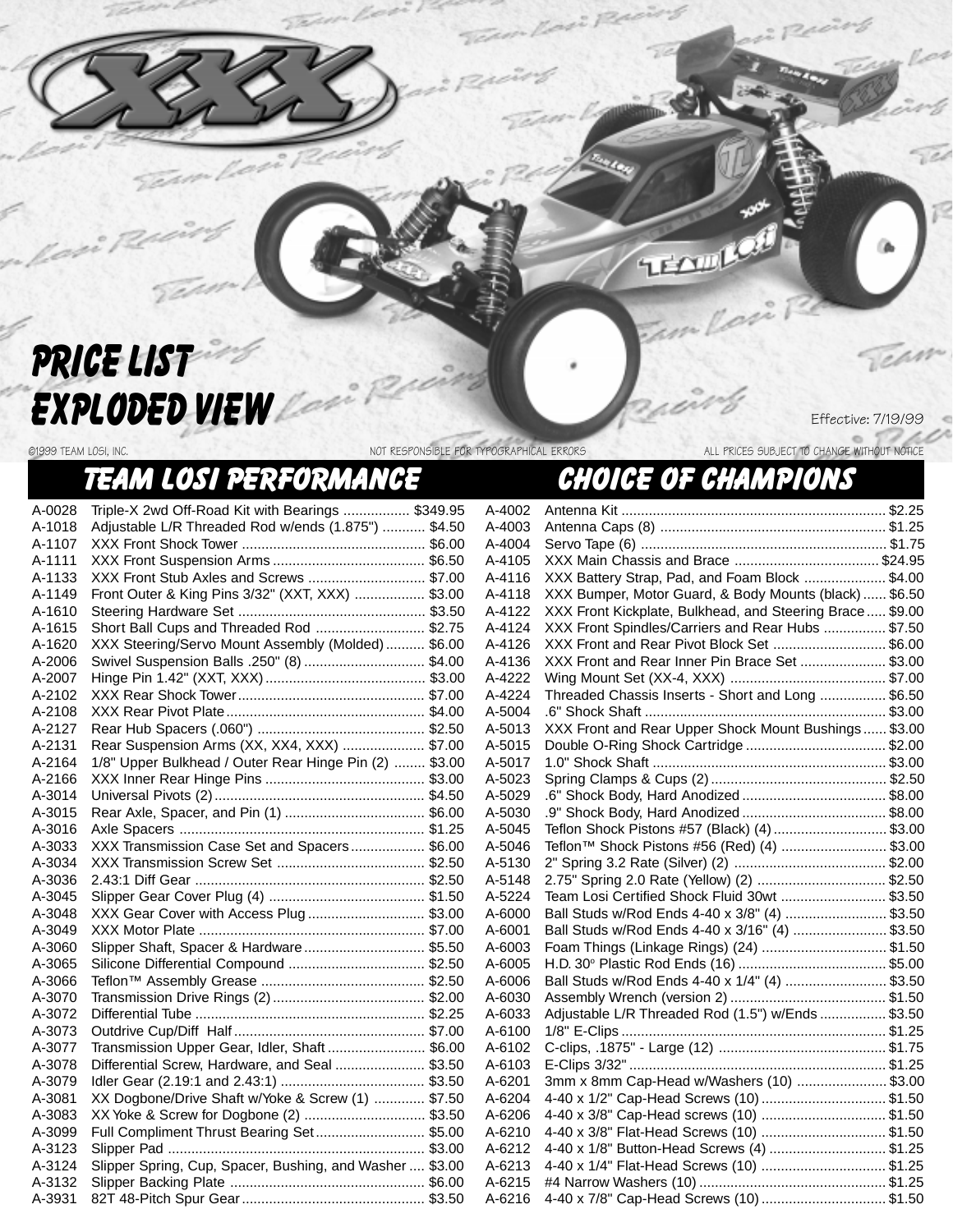



| A-6220<br>A-6229 | 4-40 x 3/8" Button-Head Screws (10) \$2.00                   | \$1.50 |
|------------------|--------------------------------------------------------------|--------|
| A-6230           | Shim Assortment - 3/16", 1/4", 1/2" (20) \$2.50              |        |
| A-6233           |                                                              | \$2.50 |
| A-6300           |                                                              | \$1.00 |
| A-6303           | 10-32 Locknuts (4ea Nylon & Steel) (8)  \$1.50               |        |
| A-6305           | 4-40 Aluminum Locknuts, Low Profile (10)                     | \$3.50 |
| A-6306           |                                                              |        |
| A-6350           |                                                              |        |
| A-6400           |                                                              |        |
| A-6401           |                                                              |        |
| A-6903           | $3/16$ " x $3/8$ " Teflon <sup>TM</sup> -Sealed Bearings (2) | \$5.50 |
| A-6907           |                                                              |        |
| A-6908           | 1/2" x 3/4" Ball Bearings w/Teflon Seal (2) \$13.50          |        |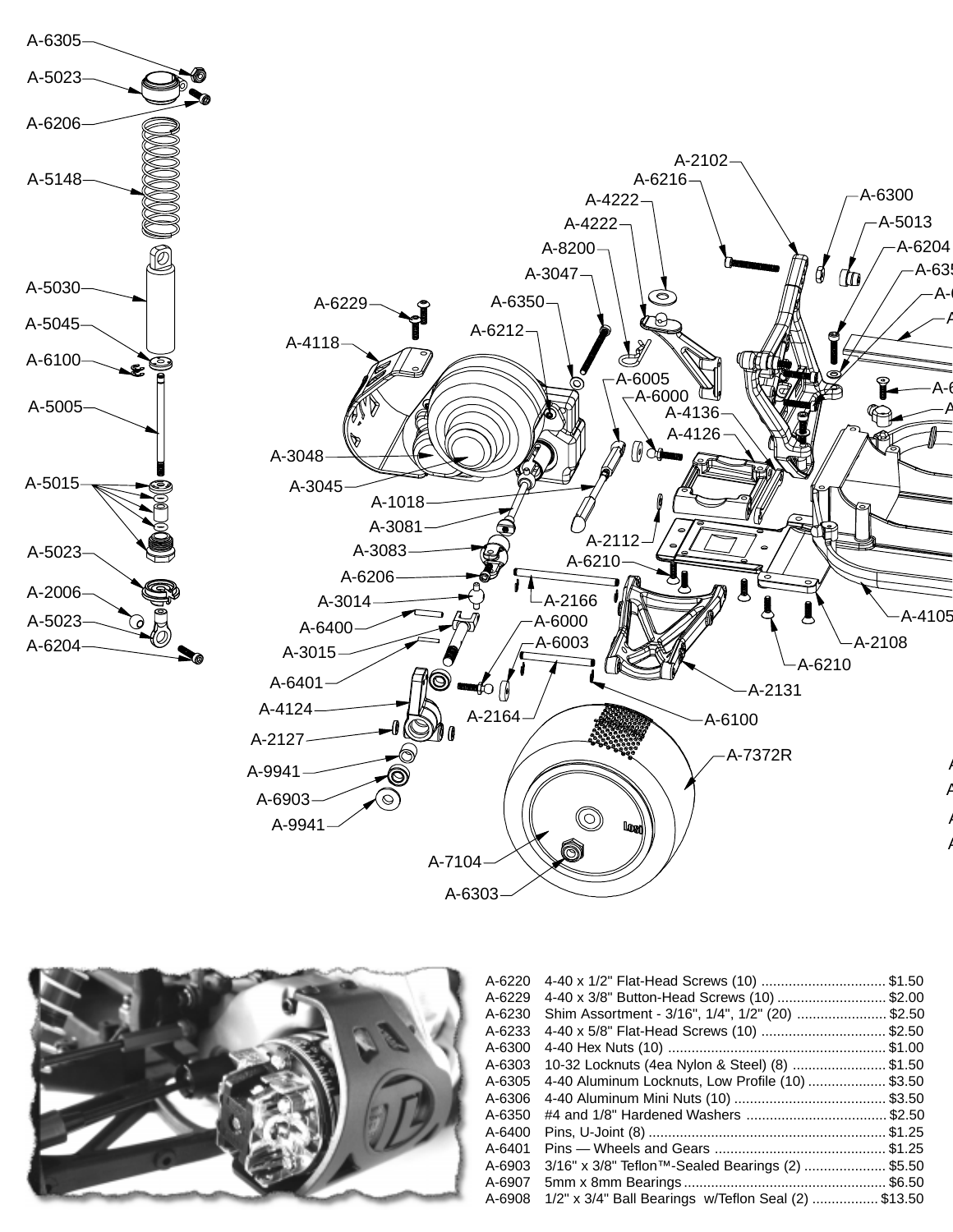